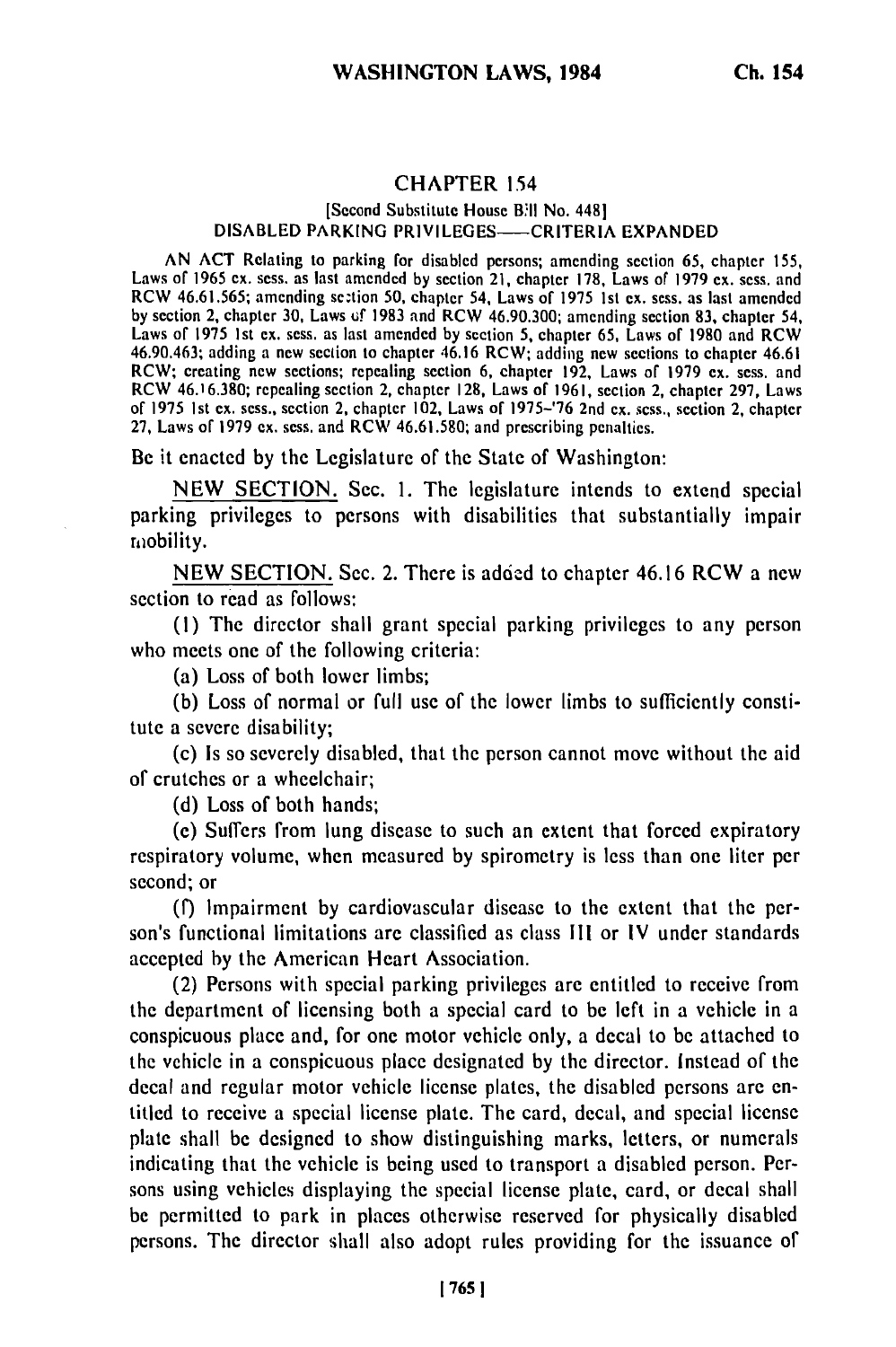special cards to public transportation authorities that regularly transport disabled persons who have been determined eligible for special parking privileges provided under this section. The special card shall be displayed in a vehicle operated when actually transporting the disabled persons. The public transportation authority is responsible for insuring that the special card is not used improperly and is responsible for all fines and penalties for improper use.

(3) Whenever the disabled person transfers or assigns his or her interest in the vehicle, the special decals or license plate shall be removed from the motor vehicle. The person shall immediately surrender the decal to the director together with a notice of the transfer of interest in the vehicle. If another vehicle is acquired by, or for the primary use of, the disabled person, a new decal shall be issued by the director. If another vehicle is acquired by the disabled person and a special plate is used, the plate shall be attached to the vehicle, and the director shall be immediately notified of the transfer of the plate. **If** another vehicle is not acquired by the disabled person, the removed plate shall be immediately forwarded to the director to be reissued later upon payment of the regular registration fee.

(4) The special license plate shall be renewed in the same manner and at the time required for the renewal of regular motor vehicle license plates under this chapter. No special license plate may be issued to a person who is temporarily disabled. A person who is permanently disabled under this section shall be issued a permanent card. A person who is temporarily disabled under this section shall be issued a temporary card which shall be renewed, when required by the director, by satisfactory proof of the right to continued use of the card.

(5) Additional fees shall not be charged for the issuance of the special card and decal, and, at the time the vehicle is originally licensed in this state, no additional fee may be charged for the issuance of the special license plate except the regular motor vehicle registration fee and any other fees and taxes required to be paid upon initial registration of a motor vehicle.

(6) Any unauthorized use of the special card, the decal, or the special license plate is a traffic infraction.

(7) It is a traffic infraction, with a monetary penalty of not less than fifteen and not more than fifty dollars for any person to park a vehicle in a parking place provided on private property without charge or on public property reserved for physically disabled persons without a special license plate, card, or decal. If a person is charged with a violation, the person shall not be determined to have committed an infraction if the person produces in court or before the court appearance the special license plate, card, or decal required under this section or demonstrates that the person was entitled to the special license plate, card, or decal.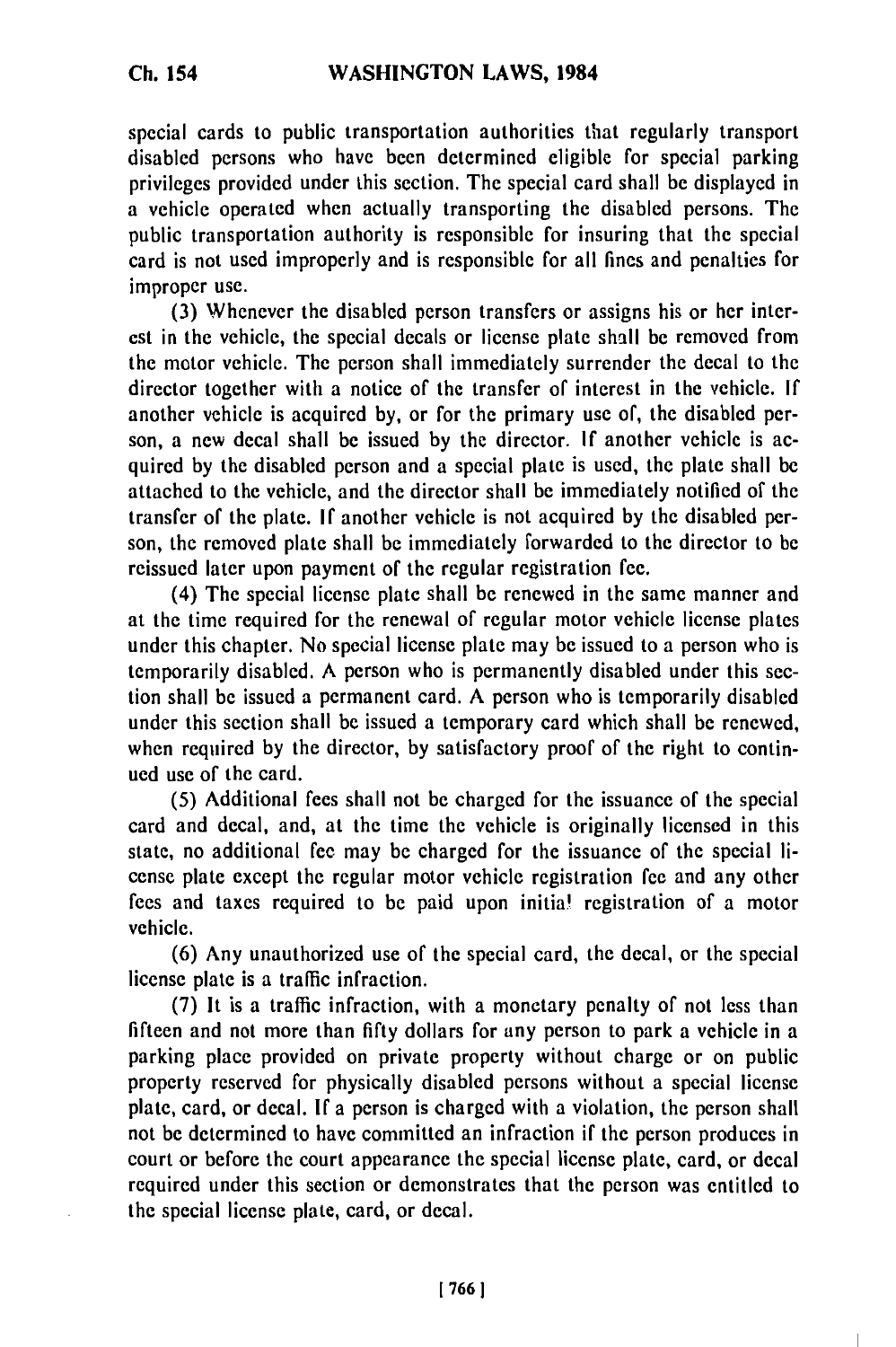**(8) It** is a misdemeanor for any person to wilfully obtain a special decal, license plate, or card in a manner other than that established under this section.

Sec. 3. Section 65, chapter 155, Laws of 1965 ex. sess. as last amended by section 21, chapter 178, Laws of 1979 ex. sess. and RCW 46.61.565 are each amended to read as follows:

Any police officer may take custody of a vehicle and provide for its prompt removal to a place of safety under any of the following circumstances:

(I) Whenever any police officer finds a vehicle standing upon the roadway in violation of any of the provisions of RCW 46.61.560, the officer is hereby authorized to provide for the removal of the vehicle or require the driver or other person in charge of the vehicle to move the vehicle to a position off the roadway.

(2) Whenever any police officer finds a vehicle unattended upon any highway where the vehicle constitutes an obstruction to traffic or jeopardizes public safety.

(3) Whenever a police officer finds an unattended vehicle at the scene of an accident or when the driver of any vehicle involved in an accident is physically or mentally incapable, or too intoxicated, to decide upon steps to be taken to protect his or her property.

(4) Whenever the driver of a vehicle is arrested and taken into custody by a police officer, and the driver, because of intoxication or otherwise, is mentally incapable of deciding upon steps to be taken to safeguard his or her property.

(5) Whenever a police officer discovers a vehicle which he determines to be a stolen vehicle.

(6) Whenever a vehicle without a special license plate, card, or decal indicating that the vehicle is being used to transport a disabled person under section 2 of this 1984 act is parked in a stall or space clearly and conspicuously marked under section 4 of this 1984 act which space is provided on private property without charge or on public property.

**(7)** Nothing in this section shall derogate from the powers of police officers under the common law. For the purposes of this section, a place of safety may include the business location of a registered disposer as defined in RCW 46.52.102.

NEW SECTION. Sec. 4. There is added to chapter 46.61 RCW under the subchapter heading "stopping, standing, and parking" a new section to read as follows:

A parking space or stall for a physically disabled person shall be indicated by:

(I) A painted white line, at least six inches in width on the improved surface delineating the perimeter of the parking space or stall; and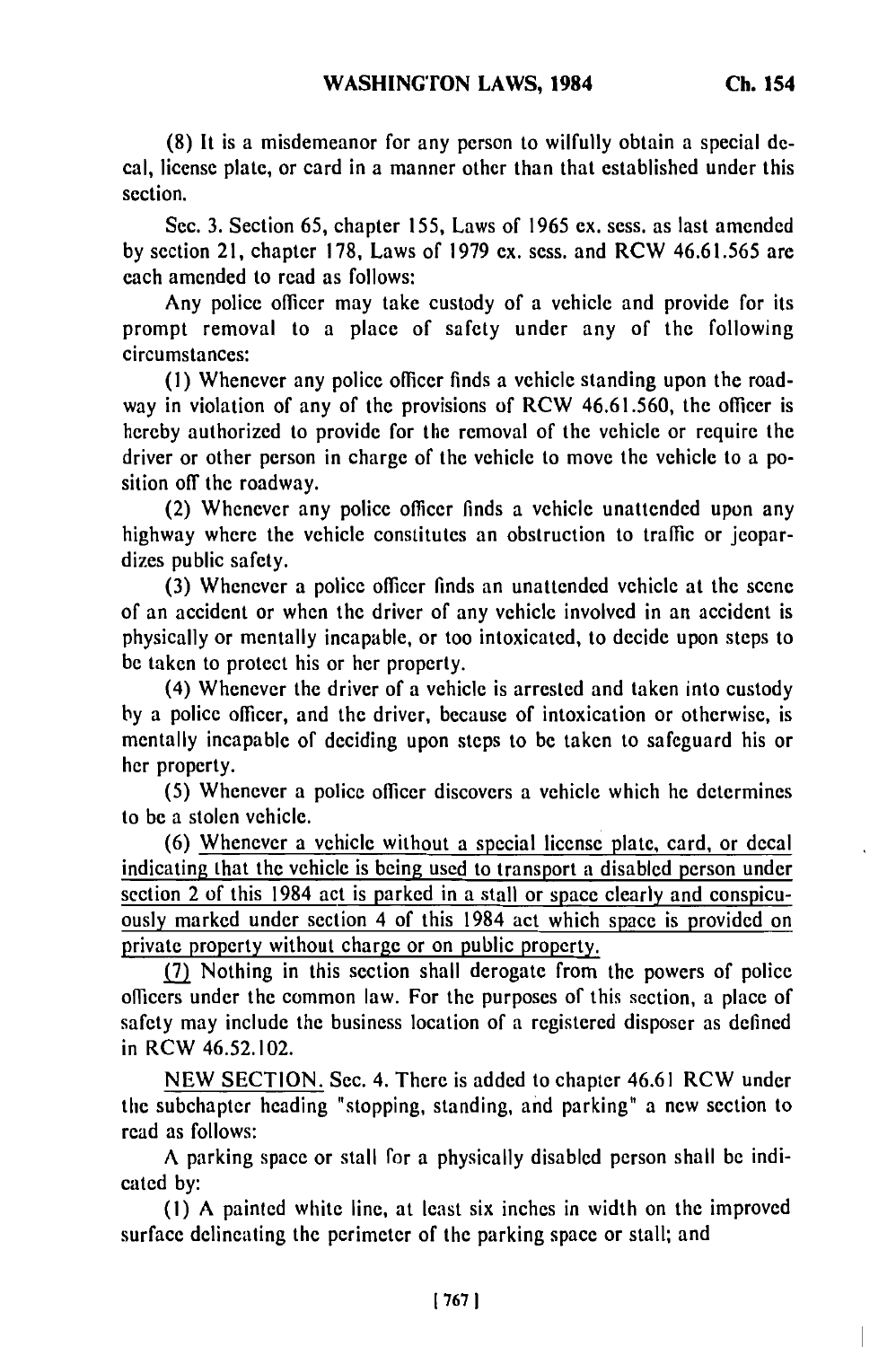(2) A vertical sign, between forty-eight and sixty inches off the ground, with the international symbol of access described under RCW 70- .92.120 and the notice "State disabled parking permit required."

This section shall not apply to vertical signs in use on the effective date of this act, except that within two years of this date each vertical sign must display the notice "state disabled parking permit required."

NEW SECTION. Sec. 5. There is added to chapter 46.61 RCW a new section to read as follows:

Any person who meets the criteria for special parking privileges under section 2 of this act shall be allowed free of charge to par<sup> $1$ </sup> a vehicle being used to transport that person for unlimited periods of time in parking zones or areas including zones or areas with parking meters which are otherwise restricted as to the length of time parking is permitted. This section does not apply to those zones or areas in which the stopping, parking, or standing of all vehicles is prohibited or which are reserved for special types of vehicles. The person shall obtain and display a special card, decal, or license plate under section 2 of this act to be eligible for the privileges under this section.

Sec. **6,** Section 50, chapter 54, Laws of 1975 1st ex. sess. as last amended by section 2, chapter 30, Laws of 1983 and RCW 46.90.300 are each amended to read as follows:

The following sections of the Revised Code of Washington as now or hereafter amended are hereby adopted by reference as a part of this chapter in all respects as though such sections were set forth herein in full: RCW 46.12.070, 46.12.080, 46.12.101, 46.12.260, 46.12.300, 46.12.310, 46.12- .320, 46.12.330, 46.12.340, 46.12.350, 46.16.010, 46.16.025, 46.16.030, 46- .16.135, 46.16.140, 46.16.145, 46.16.170, 46.16.180, 46.16.240, 46.16.260, 46.16.290, ((46.16.380)) section 2 of this 1984 act, 46.16.500, 46.16.505, 46.20.011, 46.20.021, 46.20.022, 46.20.025, 46.20.027, 46.20.031, 46.20- .041, 46.20.045, 46.20.190, 46.20.220, 46.20.308, 46.20.336, 46.20.342, 46- .20.343, 46.20.344, 46.20.391, 46.20.410, 46.20.420, 46.20.430, 46.20.435, 46.20.440, 46.20.509, 46.20.510, 46.29.605, 46.32.060, 46.32.070, 46.37- .010, 46.37.020, 46.37.030, 46.37.040, 46.37.050, 46.37.060, 46.37.070, 46- .37.080, 46.37.090, 46.37.100, 46.37.110, 46.37.120, 46.37.130, 46.37.140, 46.37.150, 46.37.160, 46.37.170, 46.37.180, 46.37.184, 46.37.185, 46.37- .186, 46.37.187, 46.37.188, 46.37.190, 46.37.196, 46.37.200, 46.37.210, 46- .37.215, 46.37.220, 46.37.230, 46.37.240, 46.37.260, 46.37.270, 46.37.280, 46.37.290, 46.37.300, 46.37.310, 46.37.340, 46.37.351, 46.37.360, 46.37- .365, 46.37.369, 46.37.375, 46.37.380, 46.37.390, 46.37.400, 46.37.410, 46- .37.420, 46.37.425, 46.37.430, 46.37.440, 46.37.450, 46.37.460, 46.37.465, 46.37.480, 46.37.490, 46.37.500, 46.37.510, 46.37.513, 46.37.517, 46.37- .520, 46.37.522, 46.37.523, 46.37.524, 46.37.525, 46.37.527, 46.37.528, 46- .37.529, 46.37.530, 46.37.535, 46.37.537, 46.37.539, 46.37.540, 46.37.550,